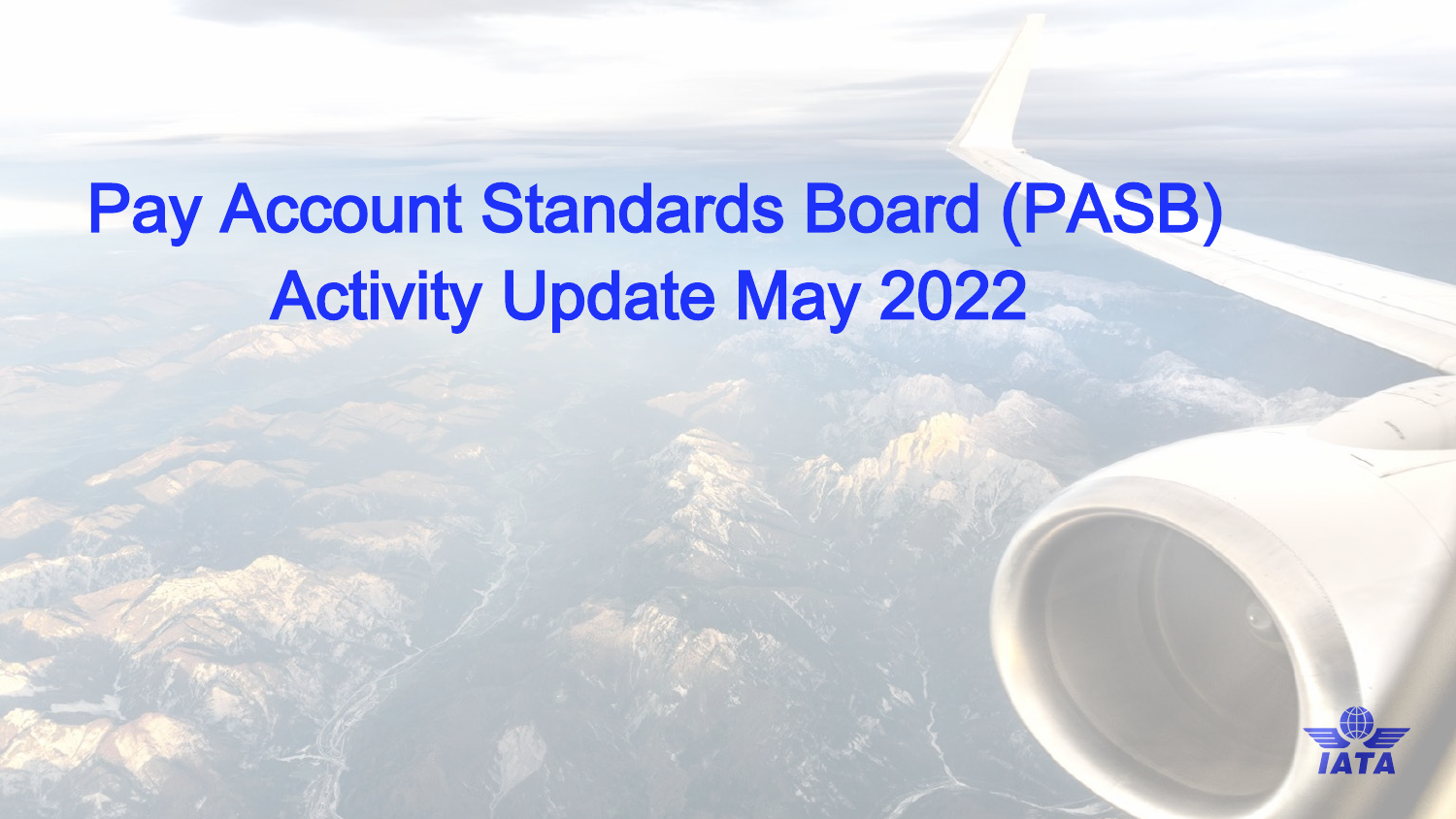#### PASB Purpose

- The Pay–Account Standards Board manages the development of standards concerning any interaction between airlines and any other parties for the purpose of managing financial processes supporting the de livery of passenger services to the extent these are developed under the Passenger Services Conference
- This includes but is not limited to payment, settlement data exchange standards, and other related financial data exchange standards

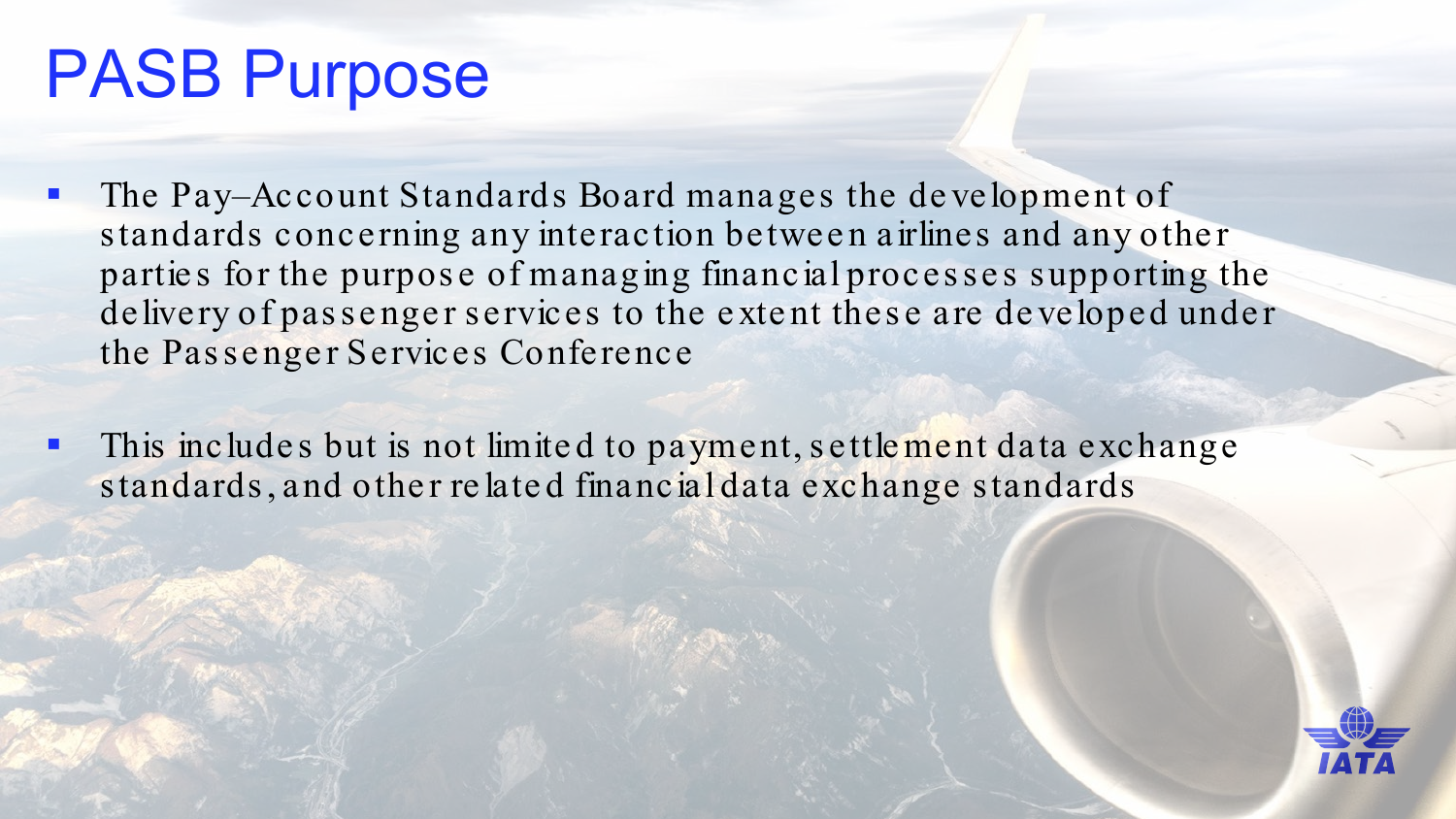#### Groups active under the PASB 2021-2022



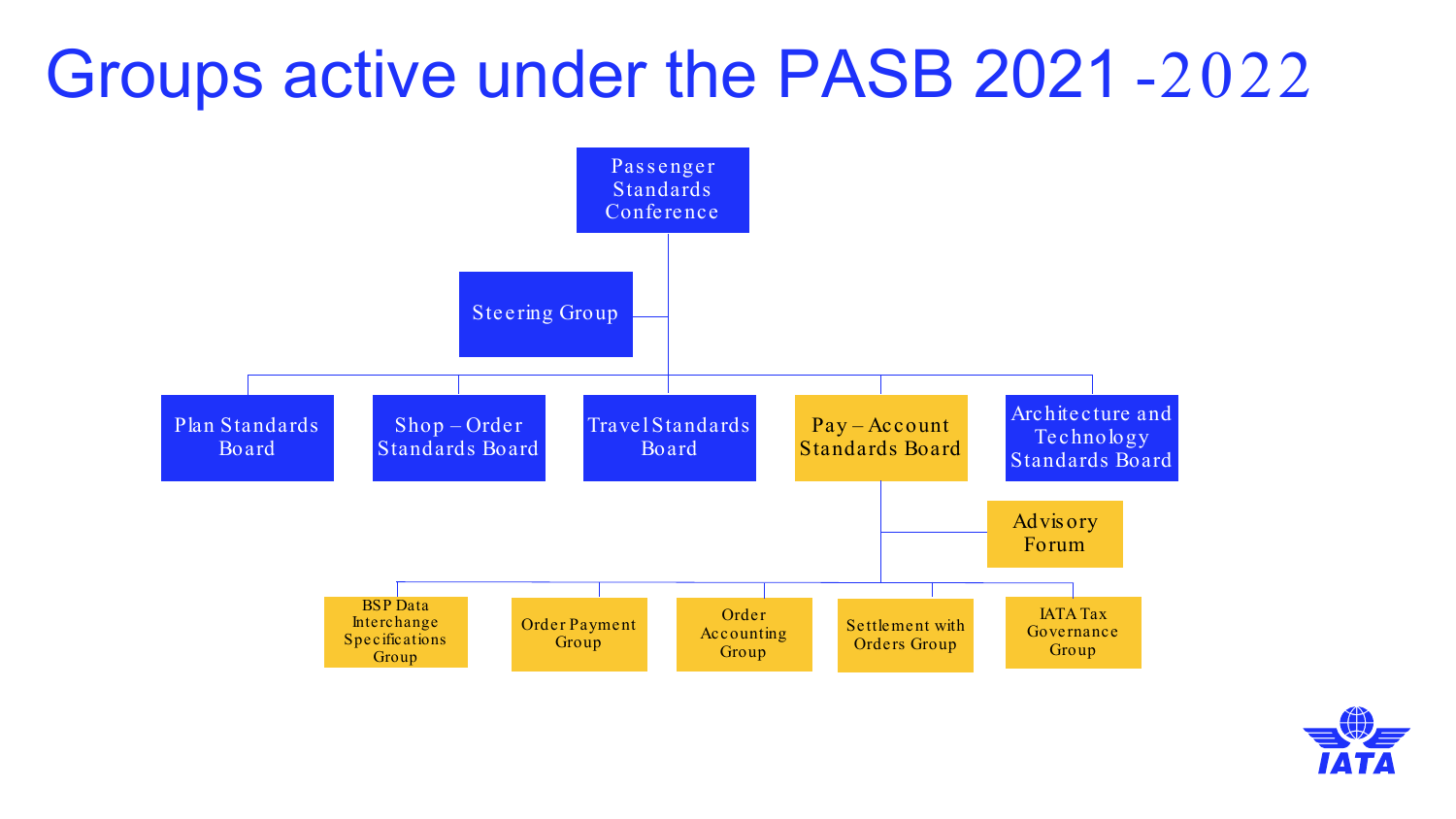#### PASB Members

|                 | <b>Airline</b>               | Delegate name               |
|-----------------|------------------------------|-----------------------------|
|                 | Air China                    | He J ing                    |
| 2               | Air France                   | Jerome Boyer(Vice-Chair)    |
| $\overline{3}$  | American Airlines            | Mary Beth McDonald          |
| $\overline{4}$  | British Airways              | Györgyi Szantner            |
| $\vert 5 \vert$ | Cathay Pacific Airways       | Terence Wong                |
| $\vert 6 \vert$ | Delta Airlines               | Mark Manhan                 |
| $\vert 7$       | Emirates                     | Rukhsana Pawane             |
| 8               | Etihad Airways               | Maryam Mubarak Bin Musabbah |
| $\boxed{9}$     | <b>KLM</b>                   | Rob Kies                    |
| 10              | Korean Air                   | Kyoosuk Yoon                |
| 11              | Lufthansa German Airlines    | Nadine Goebbels             |
| 12              | Qantas                       | Konda Reddy                 |
| <b>13</b>       | <b>SAS</b>                   | Signe Messeter              |
| $\boxed{14}$    | Singapore Airlines           | Boon Siong Ong              |
| <b>15</b>       | Swiss International Airlines | Myriam Burget (Chair)       |
| 16              | Turkish Airlines             | Kadir Coskun                |
| $\vert$ 17      | United Airlines              | Susan Wade                  |
| 18              | IndiGo                       | Pramod Kumar Srivastava     |

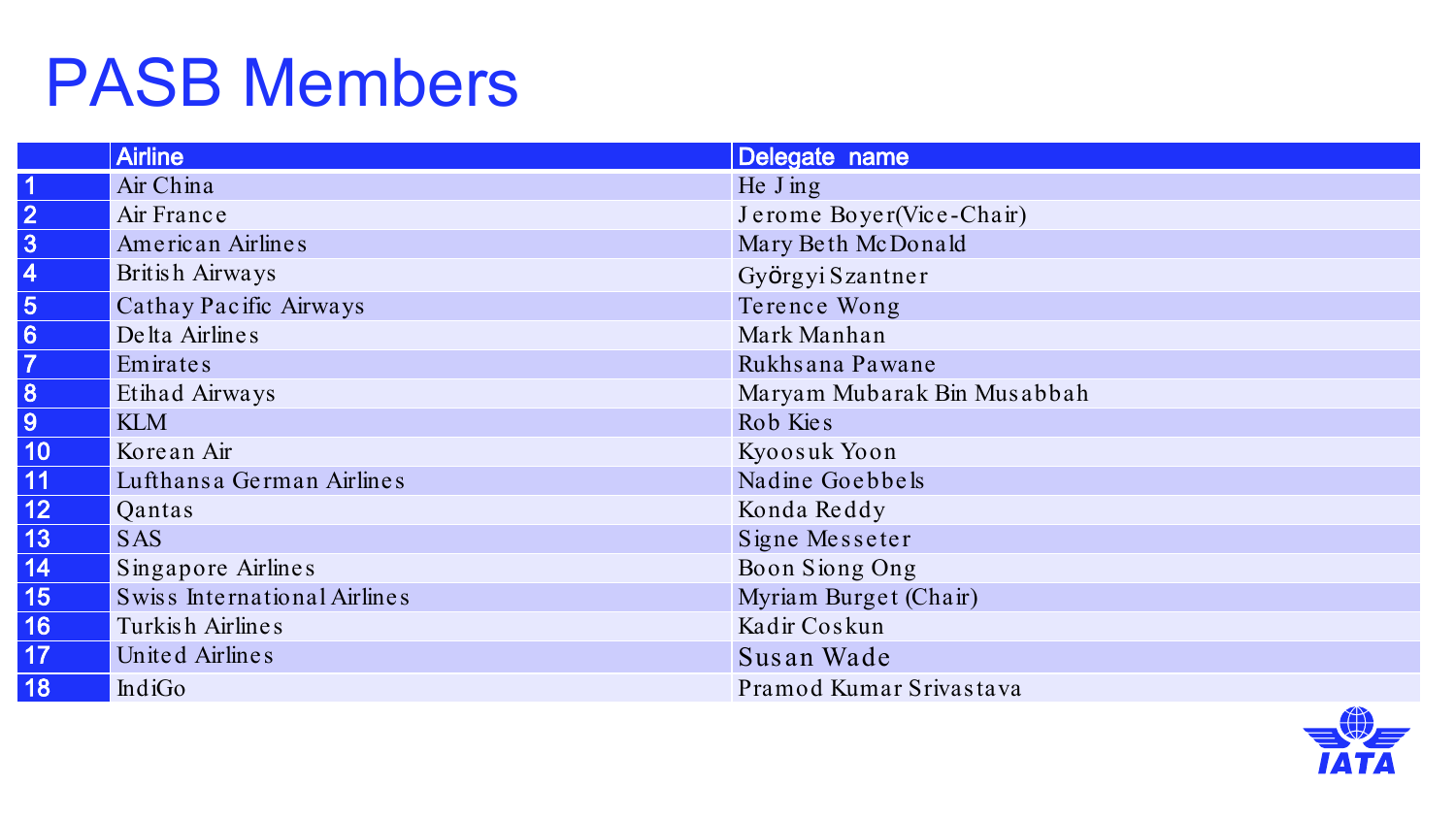- PFPG (Payment Fraud Prevention Group) and FFF FPG (Frequent Flier  $\blacksquare$ Programs Fraud Prevention Group) activities are on hold
- New TTBS Refundability Indicator Discussion-Optional for both sales- $\blacksquare$ based and transportation based TFCs
- Supported the revision of PSC(Passenger Services Conference)  $\blacksquare$ Resolution 728 section 7.2.1-Product codes as some product codes become obsolete, and their references should be removed from the Resolution
- Approval: DISH Revision Update Bulletin 2022/1  $\blacksquare$ Declared effective and published 1st April 2022

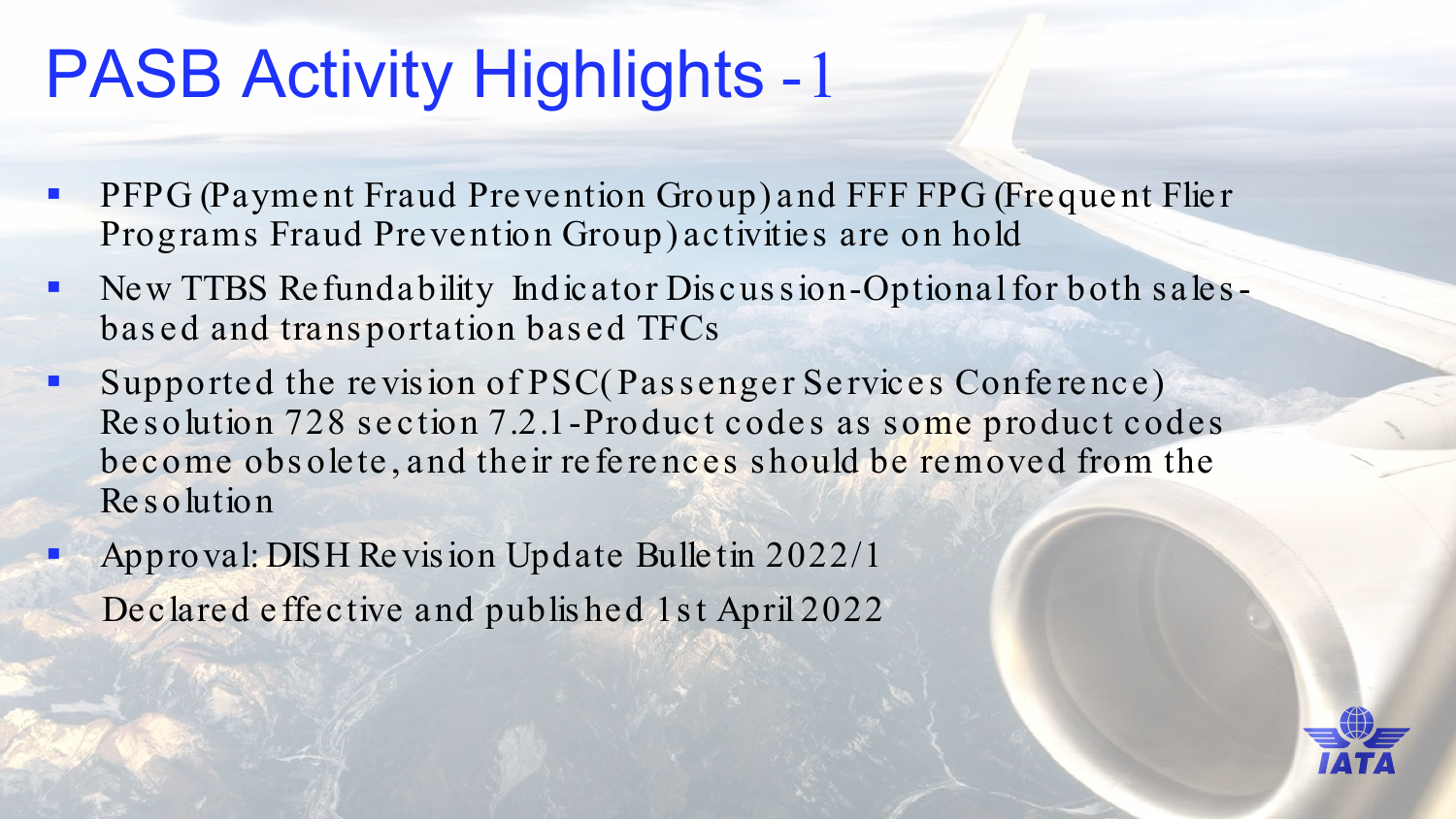- PASB approved the below CRs for IATA EASD (Enhanced and Simplified  $\mathcal{L}_{\mathcal{A}}$ Distribution) Standards Release 21.3;
	- EASD-81: Support for Different Payment Process: This CR outlines changes  $\blacksquare$ required to support key payment capabilities in EASD 21.3. The intent is to ensure continued support for the payment methods
	- EASD-124-Clearance Information for Shop and Order: This CR proposes to create  $\blacksquare$ new data structures to enable the retailing partners to communicate information and preferences related to the clearing of funds as defined by the SwO Standard and Process
	- EASD-132 Payment Status: This CR changes the element "Payment Status" to  $\blacksquare$ reference three defined payment statuses to be added to a new PADIS codeset "PAY".
	- CR181 Payment Error Messages: This CR creates a list of standard payment error  $\blacksquare$ codes that support common payment scenarios to help airlines and sellers to alleviate the problem.
	- EASD-21-Clearance Data: This CR changes multiple items for the SwO Clearance  $\blacksquare$ data

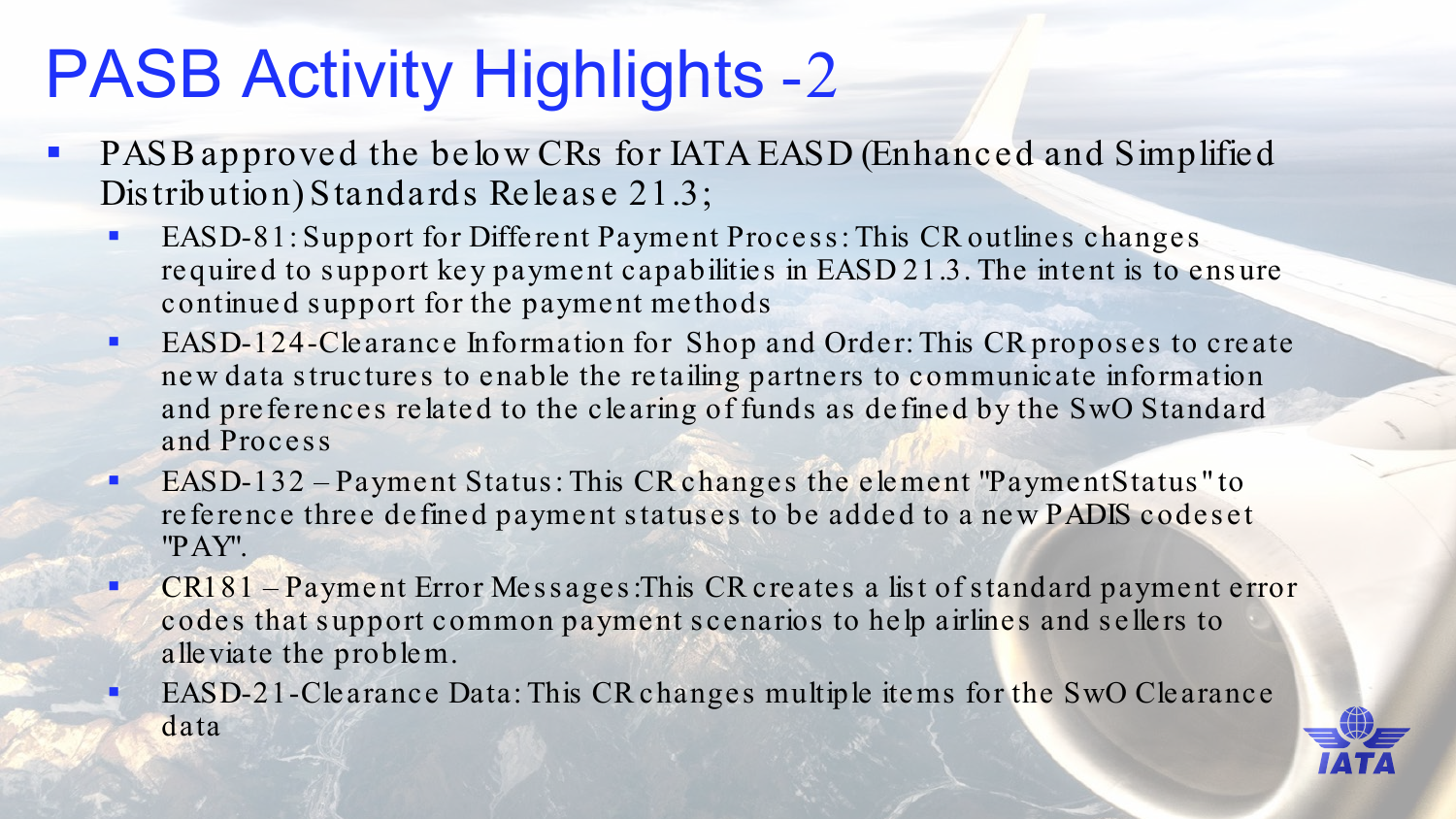#### Updating Recommended Practice 1791d  $\blacksquare$

- The deletion of part 16 "Specific BSP Country Issues" from IATA RP 1791d  $\blacksquare$ (Payment Card Industry Data Security Standards-PCIDSS- and Strong Customer Authentication (SCA) Compliance)
- Only 2 countries in part 16: Italy and Peru  $\blacksquare$
- PSC approved for the continuation the delegation of authority for one  $\blacksquare$ more term to adopt changes made to the following data exchange standards:
	- BSP NDC API1 for NDC Airlines reporting in the BSP-Agent Validation  $\blacksquare$
	- BSP NDC API2 Real Time Sales Monitoring (RTSM)  $\blacksquare$
	- Transparency in Payment (TIP) Up front Validation API  $\blacksquare$
	- NDC Easypay Direct Authorization API  $\blacksquare$